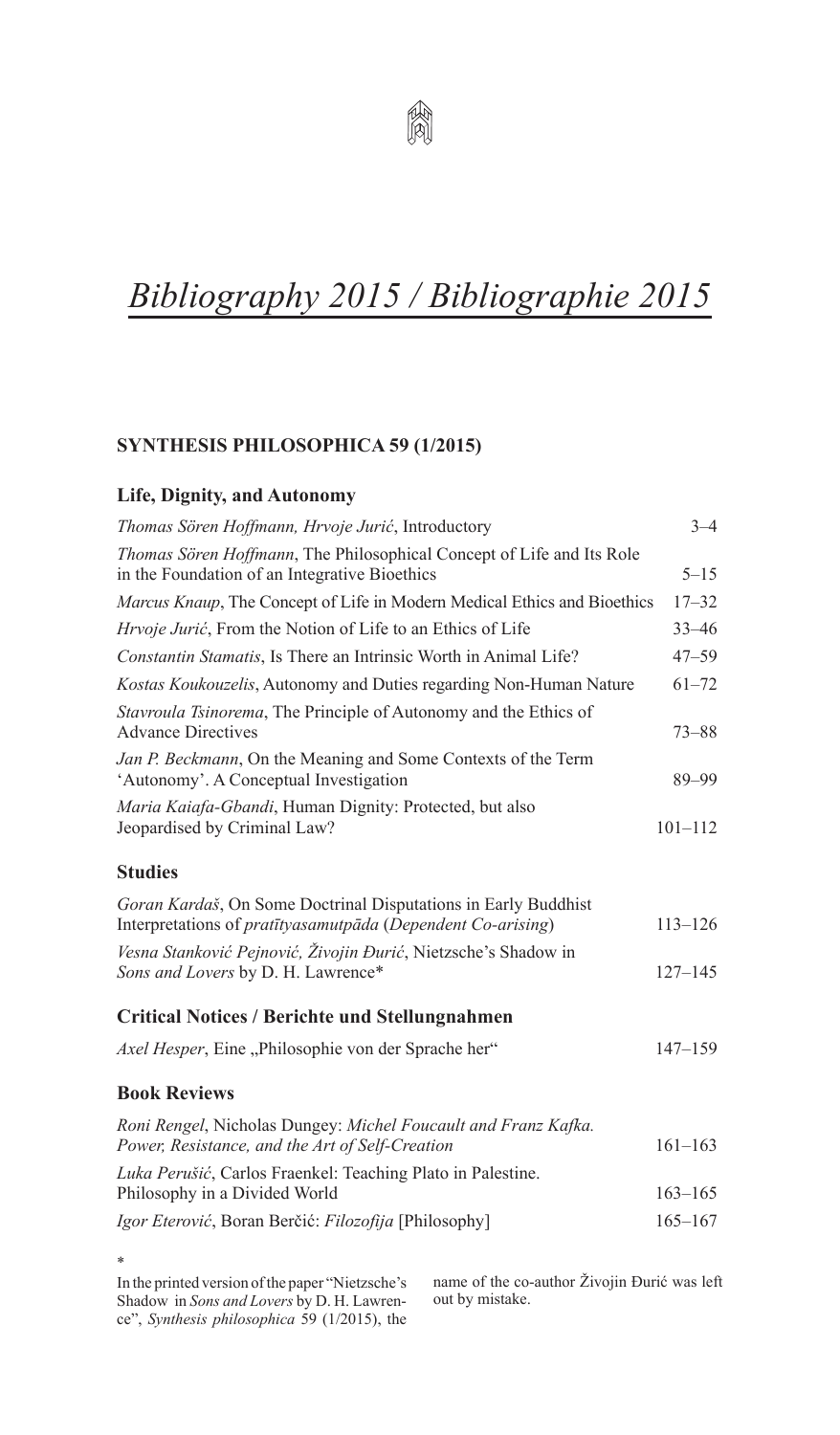# **SYNTHESIS PHILOSOPHICA 60 (2/2015)**

# **Interpretations of Giambattista Vico's Works from Naples to Zagreb**

| Sanja Roić, Introductory                                                                                                                      | $177 - 178$ |
|-----------------------------------------------------------------------------------------------------------------------------------------------|-------------|
| Marija Selak, Lino Veljak, The World as Human-Produced World<br>in the Philosophy of Giambattista Vico                                        | 179-188     |
| Romana Bassi, The New Science of Virtues                                                                                                      | 189-202     |
| Goran Sunajko, Vico's New Science as a Political Theology                                                                                     | $203 - 216$ |
| Sertório de Amorim e Silva Neto, The Language of Giove:<br>Reason and Religion in Vico's New Science                                          | $217 - 228$ |
| Julia V. Ivanova, Pavel V. Sokolov, Giambattista Vico's Biblical<br>Scholarship. Giants as "Translators" of the Gentile Sociability           | $229 - 241$ |
| Ljudevit Fran Ježić, Viewing Vico within German Idealism. On Jacobi's<br>Comparison of Vico with Kant and with Schelling's System of Identity | $243 - 250$ |
| Claudia Megale, Giambattista Vico's "Anthropodicy" between Ethics,<br>Metaphysics, and History                                                | $251 - 265$ |
| Nadežda Čačinovič, "Mainstreaming" Vico. Some Remarks from<br>a Non-Specialist                                                                | $267 - 270$ |
| Studies / Studien                                                                                                                             |             |

# **Studies / Studien**

| Lana Zdravković, The Possibility of the Impossible:<br>Emancipatory Potential of the Uprisings in Slovenia<br>$319 - 340$                                                                    |  |
|----------------------------------------------------------------------------------------------------------------------------------------------------------------------------------------------|--|
| Tomaž Grušovnik, Lucija Hercog, Philosophy for Children as Listening.<br>$307 - 317$<br>Avoiding Pitfalls of Instrumentalization                                                             |  |
| Nicholas Melville, Kristijan Krkač, The Primacy of Function over<br>289-305<br>Structure. Analogy Reading of Wittgenstein's "Meaning is Use" Aphorism                                        |  |
| Wang Jun, Kritische Bemerkungen zum Husserlschen Denkweg vom Ego<br>zur Lebenswelt. Zur Husserlschen transzendentalen Phänomenologie<br>$271 - 287$<br>und ihrer Grenze bei Heinrich Rombach |  |

## **Notes and News**

| Anita Lunić, "Cosmopolitan Democracy / Kosmopolitische Demokratie".            |             |
|--------------------------------------------------------------------------------|-------------|
| 10th International Course <i>Philosophy and Democracy</i> / <i>Philosophie</i> |             |
| und Demokratie                                                                 | $341 - 344$ |

# **Book Reviews**

| $DiLi$ gwanhy $2015/DiLi$ gwanhia $2015$                                                                 | 25525       |
|----------------------------------------------------------------------------------------------------------|-------------|
| Augustin Kvočić, Graham Oppy (ed.): The Routledge Handbook of<br>Contemporary Philosophy of Religion     | $351 - 354$ |
| Chanhee Lee, Melvin L. Rogers: The Undiscovered Dewey. Religion,<br>Morality, and the Ethos of Democracy | $347 - 350$ |
| Anita Lunić, Henning Ottmann, Pavo Barišić (eds.):<br>Deliberative Demokratie                            | 345-347     |

## **Bibliography 2015 / Bibliographie 2015** 355–359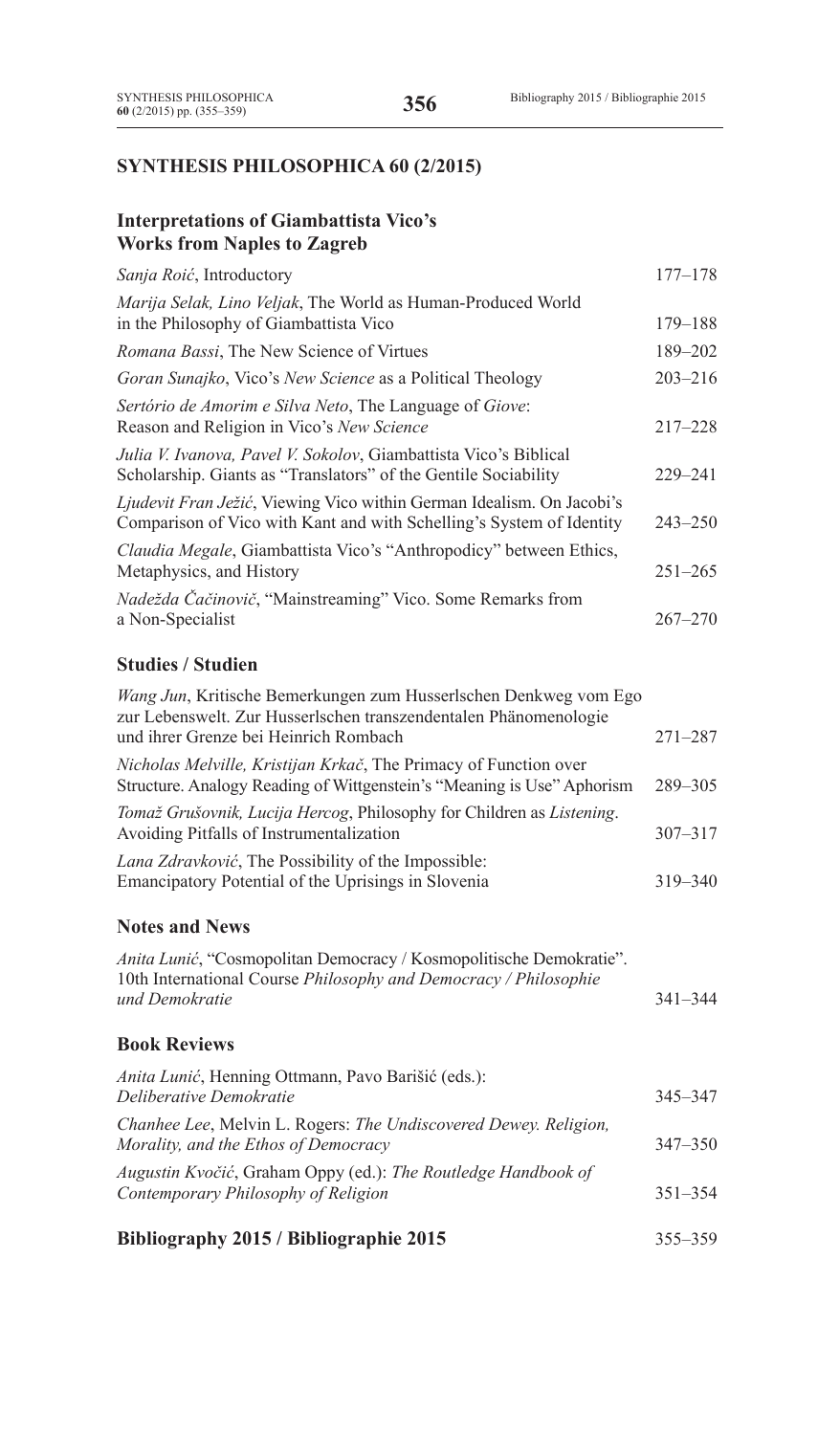# **Index of Works According to Authors**

#### **Amorim e Silva Neto, Sertório de:**

The Language of *Giove*: Reason and Religion in Vico's *New Science* **60**, 217–228

#### **Bassi, Romana:**

The New Science of Virtues **60**, 189–202

#### **Beckmann, Jan P.:**

On the Meaning and Some Contexts of the Term 'Autonomy'. A Conceptual Investigation **59**, 89–99

#### **Čačinovič, Nadežda:**

"Mainstreaming" Vico. Some Remarks from a Non-Specialist **60**, 267–270

#### **Đurić, Živojin:**

[co-author: Vesna Stanković Pejnović] Nietzsche's Shadow in *Sons and Lovers* by D. H. Lawrence **59**, 127–145

#### **Eterović, Igor:**

Boran Berčić: *Filozofija* [Philosophy] **59**, 165–167

#### **Grušovnik, Tomaž:**

[co-author: Lucija Hercog] Philosophy for Children as *Listening*. Avoiding Pitfalls of Instrumentalization **60**, 307–317

#### **Hercog, Lucija:**

[co-author: Tomaž Grušovnik] Philosophy for Children as *Listening*. Avoiding Pitfalls of Instrumentalization **60**, 307–317

#### **Hesper, Axel:**

Eine "Philosophie von der Sprache her" **59**, 147–159

#### **Hoffmann, Thomas Sören:**

[co-author: Hrvoje Jurić] Life, Dignity, and Autonomy. Introductory **59**, 3–4 The Philosophical Concept of Life and Its Role in the Foundation of an Integrative Bioethics **59**, 5–15

#### **Ivanova, Julia V.:**

[co-author: Pavel V. Sokolov] Giambattista Vico's Biblical Scholarship. Giants as "Translators" of the Gentile Sociability **60**, 229–241

#### **Ježić, Ljudevit Fran:**

Viewing Vico within German Idealism. On Jacobi's Comparison of Vico with Kant and with Schelling's System of Identity **60**, 243–250

#### **Jurić, Hrvoje:**

[co-author: Thomas Sören Hoffmann] Life, Dignity, and Autonomy. Introductory **59**, 3–4

From the Notion of Life to an Ethics of Life **59**, 33–46

# **Kaiafa-Gbandi, Maria:**

Human Dignity: Protected, but also Jeopardised by Criminal Law? **59**, 101–112

#### **Kardaš, Goran:**

OnSomeDoctrinalDisputationsinEarlyBuddhistInterpretationsof*pratītyasamutpāda* (*Dependent Co-arising*) **59**,113–126

### **Koukouzelis, Kostas:**

Autonomy and Duties regarding Non-Human Nature **59**, 61–72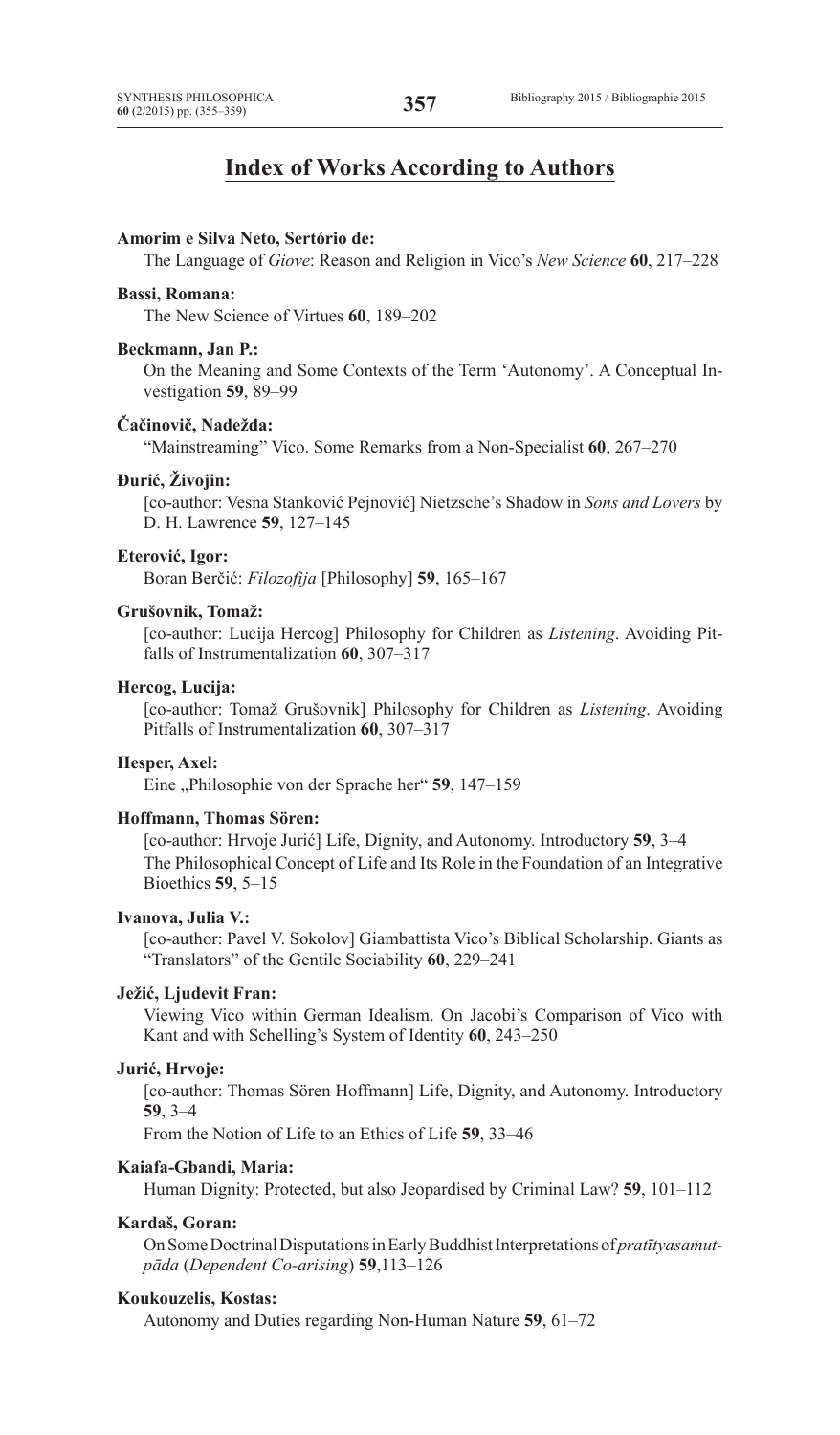#### **Knaup, Marcus:**

The Concept of Life in Modern Medical Ethics and Bioethics **59**, 17–32

#### **Krkač, Kristijan:**

[co-author: Nicholas Melville] The Primacy of Function over Structure. Analogy Reading of Wittgenstein's "Meaning is Use" Aphorism **60**, 289–305

#### **Kvočić, Augustin:**

Graham Oppy (ed.): *The Routledge Handbook of Contemporary Philosophy of Religion* **60**, 351–354

#### **Lee, Chanhee:**

Melvin L. Rogers: *The Undiscovered Dewey. Religion, Morality, and the Ethos of Democracy* **60**, 347–350

#### **Lunić, Anita:**

"Cosmopolitan Democracy / Kosmopolitische Demokratie". 10th International Course *Philosophy and Democracy / Philosophie und Demokratie* **60**, 341–344 Henning Ottmann, Pavo Barišić (eds.): *Deliberative Demokratie* 345–347

#### **Megale, Claudia:**

Giambattista Vico's "Anthropodicy" between Ethics, Metaphysics, and History **60**, 251–265

# **Melville, Nicholas:**

[co-author: Kristijan Krkač] The Primacy of Function over Structure. Analogy Reading of Wittgenstein's "Meaning is Use" Aphorism **60**, 289–305

# **Perušić, Luka:**

Carlos Fraenkel: *Teaching Plato in Palestine. Philosophy in a Divided World* **59**, 163–165

# **Rengel, Roni:**

Nicholas Dungey: *Michel Foucault and Franz Kafka. Power, Resistance, and the Art of Self-Creation* **59**, 161–163

#### **Roić, Sanja:**

Interpretations of Giambattista Vico's Works from Naples to Zagreb. Introductory **60**, 177–178

#### **Selak, Marija:**

[co-author: Lino Veljak] The World as Human-Produced World in the Philosophy of Giambattista Vico **60**, 179–188

#### **Sokolov, Pavel V.:**

[co-author: Julia V. Ivanova] Giambattista Vico's Biblical Scholarship. Giants as "Translators" of the Gentile Sociability **60**, 229–241

#### **Stamatis, Constantin:**

Is There an Intrinsic Worth in Animal Life? **59**, 47–59

#### **Stanković Pejnović, Vesna:**

[co-author: Živojin Đurić] Nietzsche's Shadow in *Sons and Lovers* by D. H. Lawrence **59**, 127–145

#### **Sunajko, Goran:**

Vico's *New Science* as a Political Theology **60**, 203–216

#### **Tsinorema, Stavroula:**

The Principle of Autonomy and the Ethics of Advance Directives **59**, 73–88